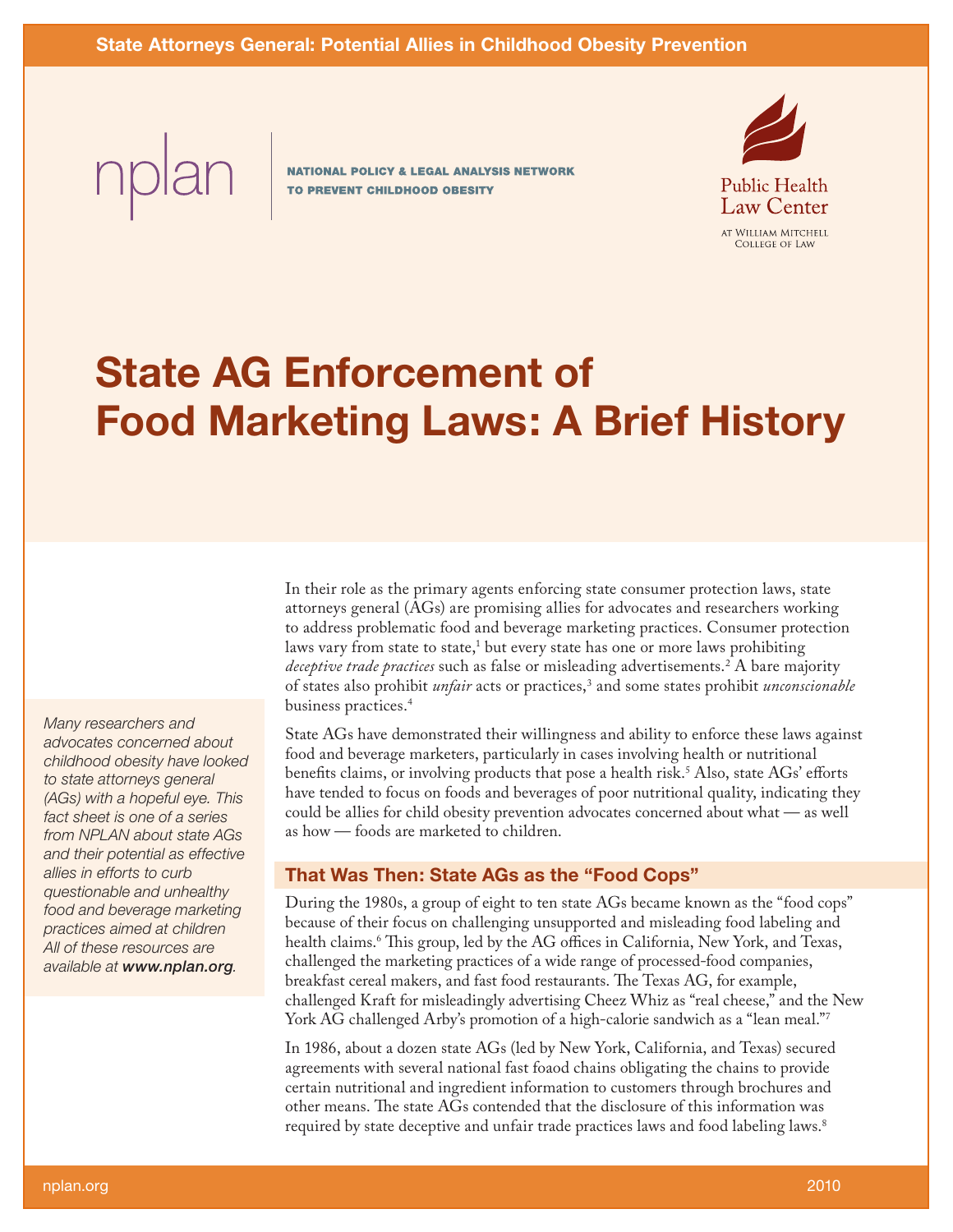Shortly thereafter, in the spring of 1987, the California, New York, and Texas AGs initiated another investigation of a McDonald's advertising campaign alleging that the company was making false and misleading claims about reduced sodium content, milkshake ingredients, and the hearthealthiness of its hamburgers.<sup>9</sup>

The "food cops" tended to focus on marketing practices related to health claims or concerns. They challenged Campbell's "Soup is Good Food" campaign for making deceptive health benefit claims; they challenged claims by Carnation that its infant formula was "hypoallergenic"; and they alleged that Proctor & Gamble's "no cholesterol" claims about Crisco were misleading. They investigated Sara Lee's use of the word "light" to market a dessert line that had more calories per serving than its regular desserts; they challenged ingredient and nutritional claims Nabisco made about two of its cereal products; and they challenged how Nabisco and CPC International marketed their margarine products with claims about cholesterol reduction.10 In actions that may provoke déjà-vu, Kellogg's marketing of two of its children's breakfast cereals (among other cereals) also came under fire: in 1988, the New York AG reached an agreement that required Kellogg to stop claiming that its Rice Krispies cereal contained "energyreleasing" B vitamins that "can help give you some get up and go."11 Around that same time period, several AGs also investigated Kellogg's claims about three other cereal products — including a claim that Frosted Flakes is a "snack" that is "good for you" and has less sugar than an apple.<sup>12</sup>

Kellogg ultimately filed a lawsuit against the Iowa AG's office in August 1990, calling the investigations "harassment."13 Around this same time, Kellogg also sued the Texas AG's office to enjoin its investigation of how Kellogg was marketing a cereal named Heartwise.14

By this point, state AGs had developed a reputation for advancing a national policy on health claims that was much more stringent than what the U.S. Food and Drug Administration (FDA), the Federal Trade Commission (FTC) and industry groups supported.15 Moreover, these state AG enforcement activities highlighted the lack of regulation of these kinds of claims. In fact, the state AGs' actions were one of the forces that helped pass the Nutrition Labeling and Education Act of 1990<sup>16</sup> — one example of how state AGs have used their consumer protection authority to bring impact cases and spur national policy development on food marketing issues.

### **This Is Now: Recent AG Campaigns**

#### **Alcoholic energy drinks**

Alcoholic energy drinks (AEDs) provide a more recent example of state AGs' actions to address the marketing of problematic foods and beverages. Alcoholic energy drinks (AEDs) typically combine malt liquor or other alcohol with caffeine or other stimulants. These products began appearing on the market in the United States in 2000, and gained popularity within a few years.17 Critics say the drinks are marketed in ways that appeal to teenagers, and that these products are linked to binge drinking<sup>18</sup> and increased likelihood of drunk driving.19

Over the past three years, a number of state AGs have been conducting a campaign, supported by public health advocates, to change industry practices and public understanding around these products, and to draw federal regulatory attention to the public health concerns they pose. This campaign has included a combination of formal and informal multistate actions, from "open letters" to formal investigations and settlements, as well as public education efforts.20 As a basis for taking action, state AGs alleged that companies such as Anheuser-Busch and MillerCoors were violating state consumer protection, product safety, and trade practice laws by, among other practices, "making express and implied false or misleading health-related claims about the energizing effects of [their AEDs], failing to disclose to consumers the effects and consequences of drinking alcohol beverages that are combined with caffeine and/or other stimulants," and advertising these products to people under the age of 21.21

#### **"Smart Choices"**<sup>34</sup>

The recent "Smart Choices" nutrition rating system provides another example of how state AGs can help drive change in industry practices and promote national policy development. Smart Choices was an industry-sponsored, voluntary rating system developed by a group of food and beverage industry representatives, nutrition experts, health organizations, and government observers. Foods that met certain nutritional standards based on the USDA's Dietary Guidelines for Americans qualified for the "Smart Choices" logo on the front of their packaging, which was touted as being a helpful tool for consumers to quickly identify food products that were good nutritional choices. The program was to be fully implemented by the participating food and beverage manufacturers (which included Kellogg, Kraft Foods, PepsiCo, General Mills, and others) by the end of 2009.

The program came under fire in the late summer and fall of 2009, when foods such as Kellogg's Fruit Loops and Frosted Flakes, and Frito-Lay's Cracker Jack, were found to qualify for the "Smart Choices" logo. Media ridicule and public skepticism, accompanied by calls for a formal investigation into the program, led to its collapse. Following a call for investigation by Congresswoman Rosa L. DeLauro (D-Conn.), Connecticut Attorney General Richard Blumenthal announced that he and several other state AGs were investigating the Smart Choices program. Several days later, the FDA announced it was also going to investigate, and the program was put on hold. In December 2009, the Institute of Medicine announced that, at the direction of the FDA and the U.S. Centers for Disease Control and Prevention (CDC), it was undertaking a review of front-of-package nutrition rating systems and would issue a report in 2010.<sup>35</sup>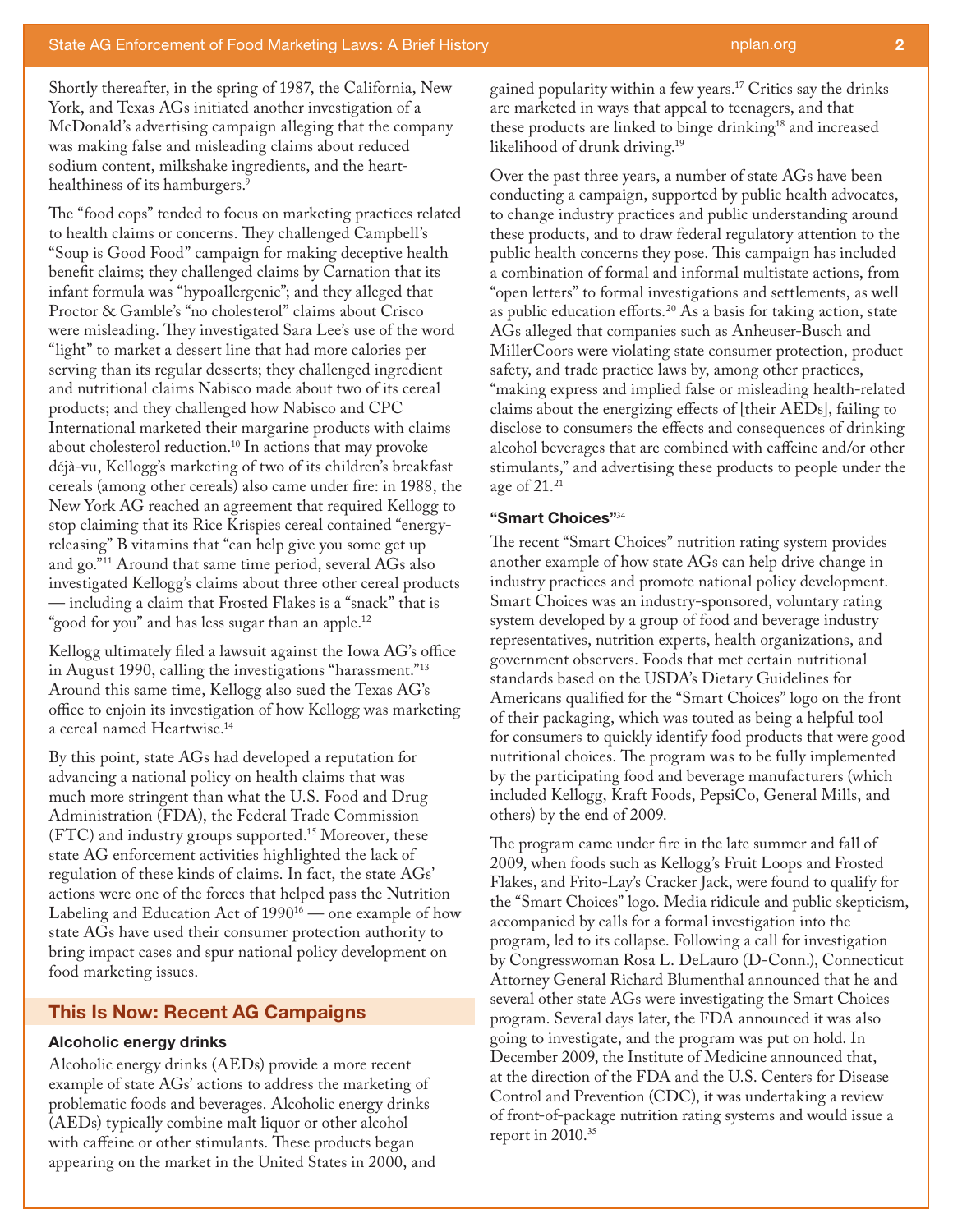# **AG Actions on Alcoholic Energy Drinks (AEDs): A Timeline**

**May 2007:** Twenty-nine state AGs sent a letter to Anheuser-Busch expressing "serious concerns" about its development and promotion of several AEDs. One called "Spykes" was packaged in "tiny, attractive, brightly colored containers," appealing particularly to teenage and pre-teen girls. The AGs asked the company to change how it packaged and marketed these drinks.<sup>22</sup> Shortly thereafter, Anheuser-Busch announced it was pulling Spykes off the market.

**August 2007:** Thirty state AGs sent a letter to the federal Alcohol and Tobacco Tax and Trade Bureau (TTB) expressing concern about the formulation and marketing of AEDs, asking the TTB to "review the entire category of alcoholic energy drinks in a systematic way to discover and act upon misleading claims."<sup>23</sup> (The TTB regulates the labeling of alcoholic beverages.) The TTB responded with a letter thanking the state AGs for bringing their concerns to its attention, assuring them that it would continue to "carefully monitor advertisements and formulas for compliance," and would "aggressively take enforcement action when we find violations."24

**July 2008:** Capping an investigation by eleven states that included subpoenas, Anheuser-Busch agreed to stop selling AEDs until it reformulated them without caffeine or other stimulants.25

**September 2008:** Twenty-five state AGs sent a letter to MillerCoors criticizing its decision to introduce a new AED to the market (SparksRed).26

**December 2008:** MillerCoors entered into an AVC with 13 state AGs and the San Francisco City Attorney's Office; the company agreed to reformulate its "Sparks" brand, the most popular line of AEDs, so the products would not contain caffeine or any other stimulant, and to stop producing any alcoholic beverage containing more than insignificant amounts of naturally occurring caffeine.<sup>27</sup>

**July 2009:** Three state AGs submitted a comment on a proposed FTC order setting out an agreement with Constellation Brands, which made an AED called Wide Eye. The AGs urged the FTC to revise and strengthen the order to include prohibitions on specific misleading marketing practices, including the product's name.28

**September 2009:** Eighteen state attorneys general and the San Francisco City Attorney's Office sent a letter to the FDA describing an emerging scientific consensus that caffeinated alcoholic drinks do not meet the FDA's Generally Recognized as Safe (GRAS) standard. The AGs called upon the FDA to take "all necessary steps that will result in the immediate removal of AEDs from the marketplace."29 The AGs also submitted a letter from leading scientists and medical professionals explaining that, based on a thorough review of published scientific literature, AEDs pose significant public health risks, including "increased risk of serious injury to oneself and to others, as the result of driving while intoxicated, sexual assault, and other dangerous behaviors."30

**November 2009:** The FDA announced that it was collecting information from 27 AED manufacturers about their "rationale, and supporting data and information, for concluding that [the] use of caffeine in an alcoholic beverage is GRAS or prior sanctioned [by the FDA]."31 The FDA press release referred to the September letter from the AGs.<sup>32</sup>

**December 2009:** The TTB announced that in 210 it will seek public comments on the labeling and advertising of alcoholic beverages that contain caffeine, vitamins, and minerals.<sup>33</sup>

#### **Kellogg's immunity claims**

In October 2009 — at the same time the Smart Choices program was under fire — Kellogg began distributing boxes of Cocoa Krispies and other "Krispies" cereals that boasted, "Now helps support your child's IMMUNITY" in a large banner on the front of each box. San Francisco City Attorney Dennis Herrera, pursuant to a California consumer protection law relating to false or misleading advertising claims,<sup>36</sup> promptly sent a letter to Kellogg expressing concern about this immunity-boosting claim and demanding that Kellogg substantiate it.<sup>37</sup> One week later Kellogg announced it was ending the marketing campaign.<sup>38</sup> That same day, the Oregon AG's office issued a Civil Investigative Demand (CID) to Kellogg, also demanding substantiation of its immunity claims. On December 15, 2009, Kellogg sent the Oregon AG's office a letter documenting an agreement that, in exchange for the withdrawal of the CID and the closing of its investigation, Kellogg agreed to cease production of products with immunity claims as of November 26, 2009, and to stop shipment of these products by January 15, 2010. Kellogg also stated that it had no plans to make such immunity claims for its products again, and if it does resume using these claims within six years, it will provide the Oregon AG's office with advance notice "and the scientific evidence that Kellogg believes substantiates this claim."39 Additionally, Kellogg agreed to donate about 480,000 boxes of cereal to two food banks.40

# **Beyond Law Enforcement**

State AGs have also contributed to obesity prevention efforts through consumer education programs and other initiatives. In 2010, for example, Vermont Attorney General William Sorrell convened representatives from state government, community groups, industry, and other stakeholder groups to identify actions to reduce obesity in Vermont as part of a statewide obesity initiative.<sup>41</sup> For many years, the Minnesota Attorney General's Office has published a booklet called "Fast Food Facts," which provides calorie information and healthier eating suggestions for fast food consumers.42 In 2004, the New York Attorney General's Office issued a report to help consumers seeking health care coverage for obesity treatments to understand their rights.43

For more information about state AGs and their consumer protection authority and activities, see the other fact sheets in this series, available at **www.nplan.org**.

## **Additional Resources:**

- *State Attorneys General and Public Health: Capacity and Impact,*  a 2010 memo from the National State Attorneys General Program and the Rudd Center on Food Policy and Obesity, *available at* www.law.columbia.edu/center\_program/ag/policy/ health/Obesity
- The National State Attorneys General Program has launched a Health Law Initiative to provide resources and convene events on the role of Attorneys General in health advocacy and enforcement." For more information, see www.law.columbia. edu/center\_program/ag/policy/health